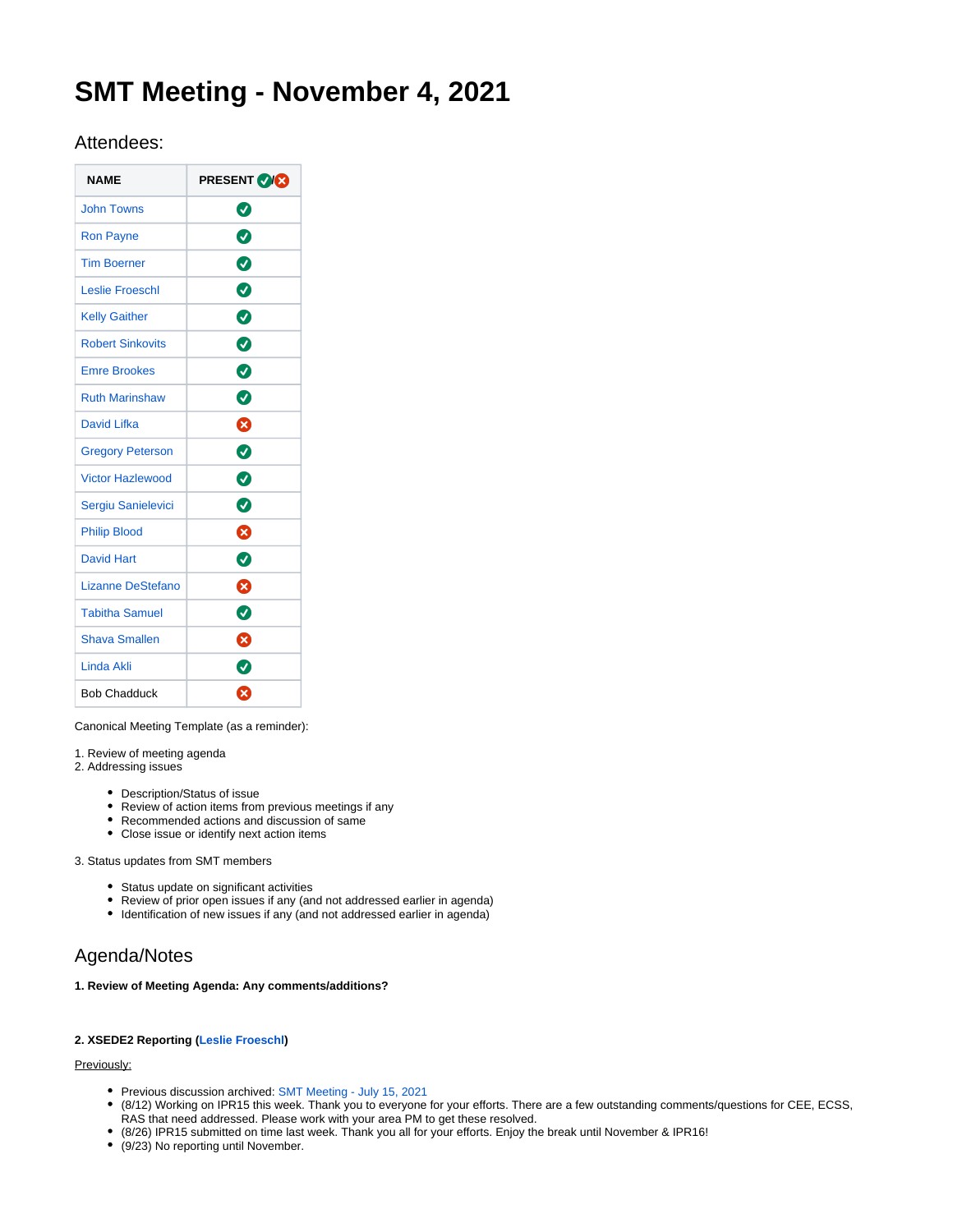- Reminder to pull together your + 5% wish lists by Wednesday, Sept. 29.
- (10/7) Final report recommendation shared with Bob & Al
	- Fine with most of it. Reword anything re. no-cost extension as that is not approved • Getting eval folks together to discuss
	- Plan to finalize by December QM so it can be submitted to NSF
- (11/4) IPR16 inputs are all due to your area project manager TODAY.

#### Discussion:

Decisions:

#### **3. Final Report Planning Status [\(John Towns](https://confluence.xsede.org/display/~jtowns) )**

#### Previously:

• (11/4) Added to agenda

#### Discussion:

- First part reports on everything through end of operations (metrics, etc.). John provided an outline previously.
- Part 2 to include longitudinal studies and other analysis of the project.
	- This analysis will take longer than the initial 4 months proposed. Still determining the timeline for this. Possibly March/April 2023 John asked for Bob's feedback on this. Bob is on-board with our plan and supportive of no-cost extension. He thinks it is important that
	- we tell our story as we feel we should. Research.gov only allows you to submit one final report. Part 1 will then likely go in as an annual report. Part 2 will be submitted as the final report.
	- Want to release people from project so they can move on, but want to do the final report well.
	- Lessons learned written by December but submitted with final report in 2023
	- Bob S: concern that report is normally due 90 days after completion, conflicts with other proposals in review.
		- Assumption we submit no cost extension request for one year. Can always finish early.
	- Dave H: Are there parts we could finish even earlier, publish as doc in IDEALS, and reference that in final report. i.e., trends analysis.
		- If we were to provide that info to NSF, there is nothing that prevents us from reporting on it again in a subsequent report. So yes, could publish components earlier and then reference/include in final report.
			- Data trends, lessons learned could be useful to community as separate documents
			- People should consider what is a realistic timeframe for them to complete the parts they're responsible for and what effort will be needed as we'll need to build a no cost extension budget.
	- Ruth: Great to hear that Bob is supportive. Community interested in lessons learned and value-add of investments of what NSF is providing to the community. Important to note that no-cost extension doesn't mean other work will continue–will be used to produce the report.
	- Linda: LS on impact of BP with marginalized communities. No cost extension won't help me unless Lizanne & team can get the info they need from us prior to Aug. 2022 because there isn't budget to continue past that.
		- Great if things can be done by end of August.
		- We can use unspent funds to cover necessary time to complete this work.
		- BP team already working on lessons learned/documentation

#### Decisions:

#### **4. In-person Quarterly Meetings in 2022 ([John Towns](https://confluence.xsede.org/display/~jtowns) )**

#### Previously:

• (11/4) Added to agenda

#### Discussion:

- Ken planning in-person XRAC meetings for 2022 & asking about QMs.
	- Would like to have in-person QMs in March and August. August would allow us time to wrap things up/work on final reporting.
		- CEE is looking at things starting to be in person in March 2022
			- May/June may be safer
			- May know something about ACCESS awards in June
			- Some places have proof of vaccination requirements, so should keep this in mind.
			- Could consider all three (March, June, August). Don't want to travel unnecessarily, but in-person meetings tend to be more productive Could have some drop off by August.
			- August would focus on project wrap-up and reporting.
			- Look at locations with low-COVID/good vaccination rates
			- Concern about ability to pay any cancellation fees with grant funds. Ron is checking on policies around this with UIUC SPA office.

#### Decisions:

• Plan on March, June, August in-person QMs with option to cancel if needed.

#### **5. +5% funding requests [\(Ron Payne](https://confluence.xsede.org/display/~rpayne) )**

Previously: